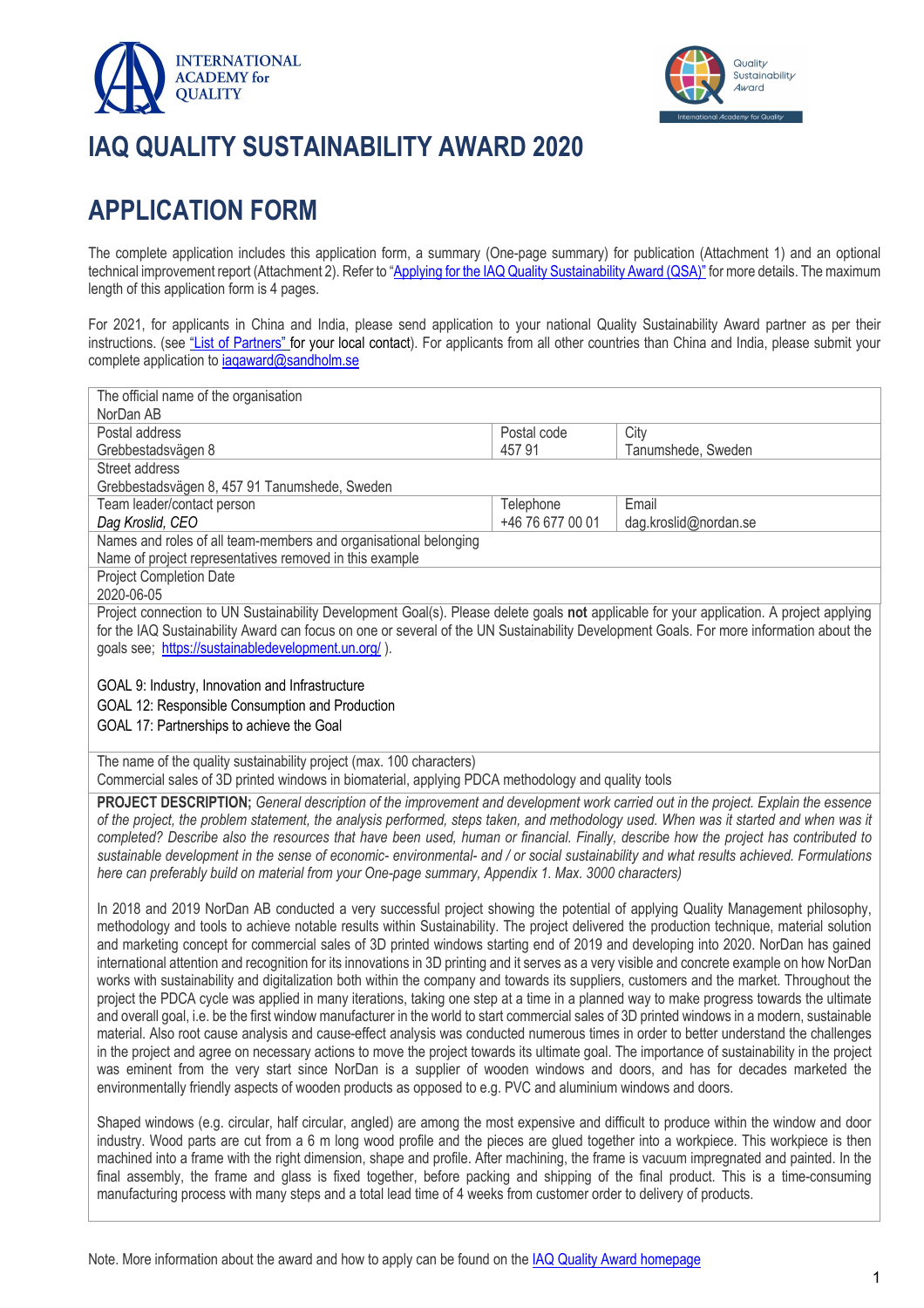



The innovation by NorDan is to apply a large-scale 3D printer and biocomposite material to produce the workpiece and hereby eliminating the cutting process, gluing process and vacuum impregnation process. The total lead time from customer order to delivery is reduced by more than 50%. The cycle time of producing the work piece is reduced by more than 90%, direct hours reduced by more than 80% and the quality of final product is improved. Key technical information about the material used and the final product are as follows:

\* The biocomposite material used is sustainable, modern and renewable with a calculated 97% rate in recovery of material. The material is DuraSenseTM from Stora Enso with more than 50% wood content. The bio content is wood fibres. Also other biocomposite materials were tested, including bio content of hemp and roots, but these were not as successful for 3D printing as wood fibres. \* The 3D printed windows in biocomposite have excellent properties for wind load Class 3 (EN 12210:1999), water resistance Class 9A (EN 12208:1999), U-value 0,87 W/m2K and is temperature- and wear resistant also in Scandinavian harsh climate. The products are CE marked, have DoP (Declaration of Performance) and are registered in different environmental declaration databases including Basta. Product testing has been conducted at the renowned Research Institutes of Sweden (RISE).

Another important aspect of this quality sustainability was the contribution it made to other companies, on the one hand with BLB Industries as supplier of the large-scale 3D printer and on the other hand with Stora Enso the supplier of raw material to the 3D printing process.

- NorDan's investment into a 3D printer that was large enough to print full-scale windows in was made to a Swedish start-up company, with the name of BLB Industries AB. NorDan ordered the second 3D printer ever sold by the company, and NorDan played a key role in BLB developing into a leading company in Europe for large-scale 3D printers. NorDan provided a good reference case to the company and NorDan gave input to improvements in the design and safety features of the 3D printer and helped the company to establish better processes and routines in its administrative processes, including quality management.
- 3D printing is by and large based on polymer material in some form, either as filament or granulate. Using biocomposite material for 3D printing was at the start of the NorDan quality sustainability in its very early stages and not readily available in the market. NorDan thus also participated in test-printing of different biocomposite materials from different suppliers. After an initial round of screening and testing, NorDan decided to focus its efforts on a cooperation with Stora Enso, who then by mid 2019 had developed a material receipt, DuraSenseTM, that worked in the large-scale 3D printer that NorDan had invested in. The material was also granulate-based, which is much more cost efficient compared to filament solutions. The wood fibres in the DuraSenseTM biocomposite material are FSC-certified, meaning they come from trees in FSC-certified forests (Forest Stewardship Council). The material can also be recycled into new raw material, through a grinding and compounding process.

The innovation by NorDan into 3D printed windows is part of the NorDan Group's "ecoDigital ready" strategy. ecoDigital ready is a Trade Mark of NorDan and is the name of the company's strategy for sustainability and digitalization. As part of this strategy the company has worked actively with the UN Sustainability Development Goals, and have made concrete plans for improvements and initiatives within six of the SDG goals.

Based on the successful quality sustainability project into 3D printing of windows, the company has launched additional projects into 3D printing of doors and non-shaped windows. Furthermore, NorDan are now in pilot phase with a key customer, about the recycling of old wooden windows and doors in the market and how to establish both business models and recycling processes for this. The potential of this sustainability project is very large.

### **RESULTS AND EFFECTS ACHIVED – LEVERAGE POTENTIAL – EFFECTS SUPPORTING SUSTAINABLE DEVELOPMENT**

**RESULTS AND EFFECTS ACHIEVED;** *Describe and detail the results that have been achieved. What has been accomplished? Please describe your results, when applicable in numerical measurements/numbers. Refer to relevant UN Sustainability Goals and present measurable results and effects. (Max. 1000 characters)*

GOAL 9: Industry, Innovation and Infrastructure

- NorDan has launched 3D printed circular windows in the market, with the following result advantages vs conventional production methods: 50% reduction in lead time, 90% reduction in cycle times, 80% reduction in direct hours.
- The project successfully identified a biocomposite material with good 3D printing properties and with an acceptable cost level, almost similar to wood, emphasizing that biocomposite solutions forms an attractive solution for the future also from a cost perspective.
- The frame of the window can be recycled, as can any residue material from the 3D printing process.
- NorDan has made contributions to product developments / innovations in two other companies (BLB Industries and Stora Enso) through this innovation project.
- The innovation project by NorDan has received a lot of attention in the construction industry press throughout Europe and NorDan has thus in many ways been a pioneer to show that 3D printing using sustainable materials are possible and holds interesting opportunities. NorDan predicts that we in the future will see an increased number of 3D printing applications in most industries, and also that 3D printing could enable a shift in supply chain to more products being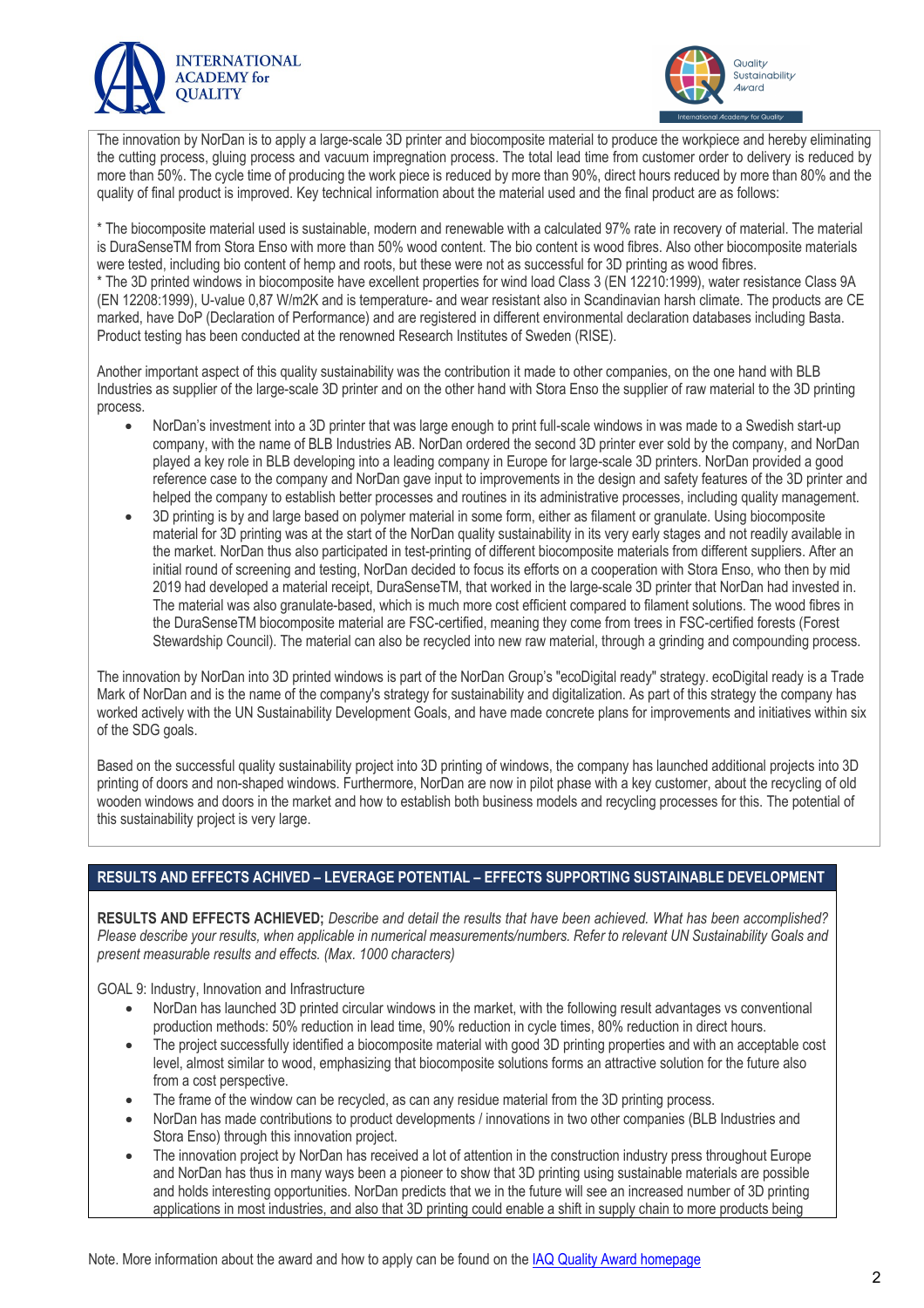



produced at the customer premise, i.e. a construction site. This would reduce transports drastically, reduce lead times and enabling higher flexibility.

The spin-off projects from this quality sustainability are many for NorDan, in particular the development of recycling process for old/used wooden windows and doors is very interesting. Also, NorDan, has invested in solar PV plats at all its three factories in Sweden during 2020.

GOAL 12: Responsible Consumption and Production

- Biocomposit materials holds a huge potential in the future, not only for 3D printed products but also for injection molding applications and extruded profiles and pipes. The volume of extruded PVC/polymer profiles is huge around the world as is injected molded PVC/polymer products. Examples are PVC profiles for windows, PVC pipes, plastic boards and plastic articles. If some of this volume were to be replaced by biocomposite instead of purely polymer, much more biobased material would find its usage in producing new products. Also, as have been shown in the Innovation project by NorDan, it is possible to recycle biocomposite material at end of product life. It should also be mentioned that the biomaterial are often fractions that are not at all made use of in today's industry. Examples here are e.g. root material and non-used fractions in paper mills.
- The 3D printing process is clean and quiet, as opposed to the conventual production of circular windows in wood which uses noisy cutting machines, excess glue in the gluing process and chemical in the impregnation process. It also reduces the amount of floor space required in the factory and reduces de amount of waste material by using only the necessary material through additive manufacturing versus removing the extra material through traditional manufacturing.
- NorDan has worked actively with the UN Sustainability Development Goals, and have made concrete plans for improvements and initiatives within six of the goals.

GOAL 17: Partnerships to achieve the Goal

- The quality sustainability by NorDan would not have been a success without the strong industrial cooperation the project created along the way, in particular with BLB Industries and Stora Enso, but also with e.g. RISE Research Institutes of Sweden AB when it came to product testing.
- The partnerships together generated the sustainable solution for 3D printed windows from NorDan using biocomposite material.

**LEVERAGE OF RESULTS AND EFFECTS;** *Describe how you see that the results from the project can be used and leveraged by others. In what way can the project be replicated by others? How and where do you see the project principles and results could be used elsewhere, in other areas or applications/businesses? If the results already have been leveraged to other products, processes, activities, etc. make clear how and what the results are. (Max. 1000 characters)*

The quality sustainability has made NorDan more aware of the importance of innovation for the company. Even a medium sized player in the supplier industry to the construction industry in Europe Construction Industry, like NorDan, can gain a lot from making innovations and putting innovation on the agenda. Historically, a lot of engineers have worked on product development with clear routines and guidelines for how to work on product revisions and new products. However, true innovation projects were rare in NorDan. The company has now established an innovation process in its company.

It has already been highlighted earlier in this application that based on the successful project into 3D printing of windows by NorDan, the company has launched additional projects into 3D printing and is also looking at very interesting processes and business models for recycling of old wooden windows and doors.

Regarding additional options for 3D printing, NorDan has in subsequent projects managed to 3D print door leaves and also 3D print frame profiles to be used as a complete door set. NorDan has produced a couple of test door-sets, but not yet launched the product for commercial sales in the market. The work on frame profiles can also be extended to sash profiles and thus be used in the manufacturing of all types of windows. In the future it could well be possible for NorDan and other companies to place 3D printers at the customers' construction sites and produce products at the site with a significantly lower carbon footprint.

Regarding recycling of old/used wooden windows and doors it is common practice today that when windows and doors are changed to new ones, in refurbishment projects, the old windows and doors are most commonly burnt in an incinerator but also end up at landfills. The recycling into fractions of an old/used wooden window and door is considered to be too costly and difficult. NorDan are now in pilot phase with a key customer, about the recycling of old/used wooden windows and doors in the market and how to establish both business models and recycling processes for this. The potential of this quality sustainability project is very high.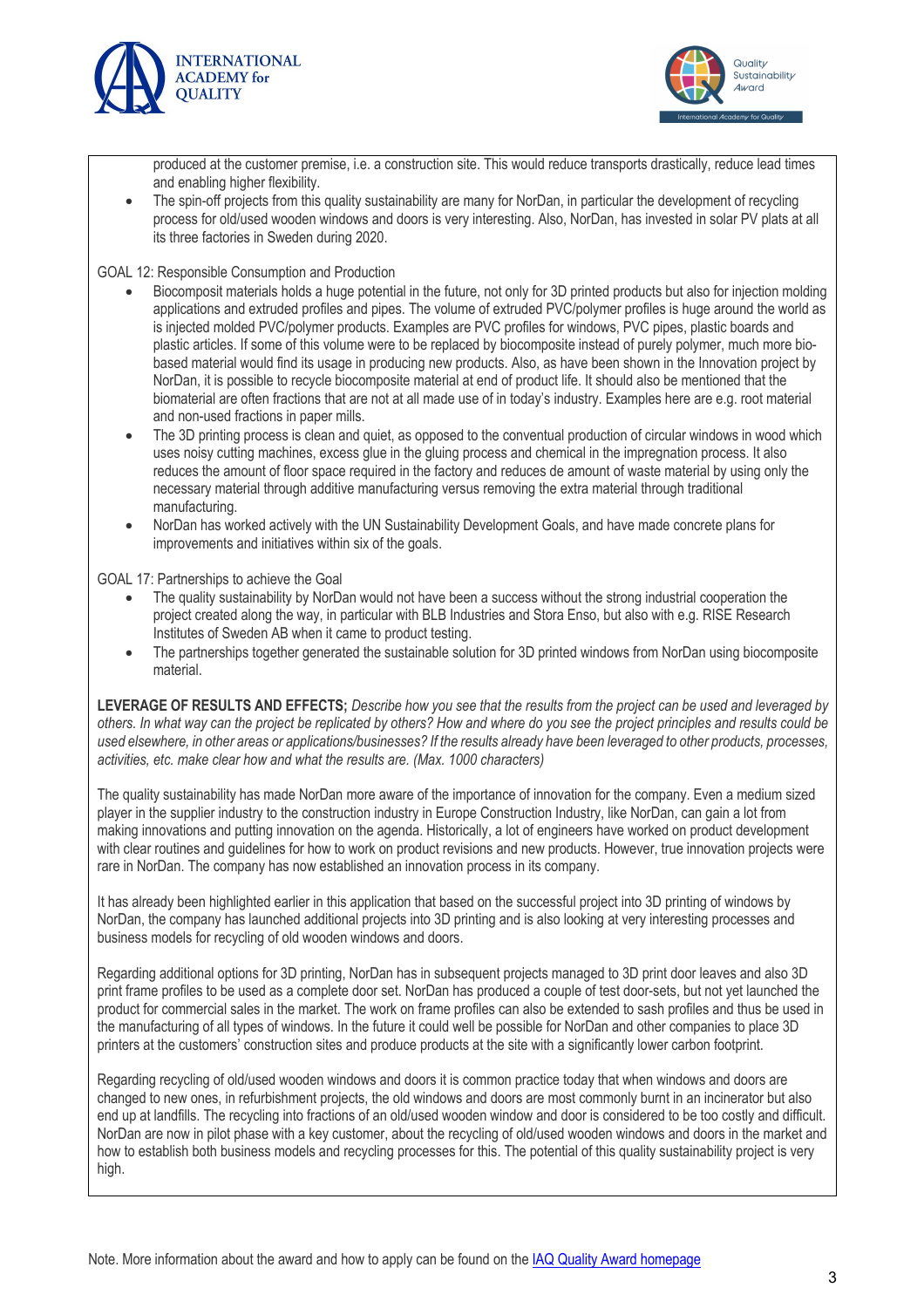



The technology opens up for a flexible production, closer to the end-market and construction sites and thereby reduces transportation needs. Also, given that the technology is based on additive manufacturing using bio-composite material, it opens up for sustainable production of many different kinds of products in a wide range of branches, far beyond the applications within NorDan AB.

**IMPORTANCE TO SUSTAINABLE DEVELOPMENT;** *Please describe in what way you see that the project results are important to sustainable development. Describe the effects and results on sustainability achieved from the work carried out in the project. (Max. 1000 characters)*

This quality sustainability in NorDan had a very clear goal, i.e. be the first company in the world to sell 3D printed windows in the building industry using a modern, sustainable material. To also support the goal formulation with a good QFD-analysis might have given more nuance and additional aspects to consider. On the other side, the extremely clear goal setting was very important to the success of the project and made the project focus and take efficient and result-driven decisions. The technology opens up for a flexible production, closer to the end-market and construction sites and thereby reduces transportation needs. Also, given that the technology is based on additive manufacturing using bio-composite material, it opens up for sustainable production of many different kinds of products in a wide range of branches, far beyond the applications within NorDan AB.

#### **USE OF QUALITY MANAGEMENT PHILOSOPY, METHODOLOGY AND TOOLS – LINK BETWEEN APPROACH AND RESULTS – UNIQUENESS AND BREAKTHROUGH**

**USE OF QUALITY MANAGEMENT PHILOSOPHY, METHODOLOGY AND TOOLS;** *Describe how quality philosophy, methodology and tools have been used in the work leading to effects and results regarding sustainable development. It could for example be TQM, six sigma methodology, lean tools, root cause analysis, kaizen activities etc. all encompassed by the "Quality body of knowledge". (Max. 1000 characters)*

The 3D printer project by NorDan was from the very start driven by a clear overall goal, i.e. be the first company in the world to sell 3D printed windows in the building market using a modern, sustainable material. For the material it was important to find something as close as possible to wood since NorDan primarily sell wooden windows and doors, and because NorDan has for many decades marketed the environmentally friendly aspects of wooden products as opposed to PVC and aluminium products.

Instead of applying the Six Sigma innovation methodology DMADV (Define-Measure-Analyse-Design-Verify) it was decided to apply Deming's PDCA (Plan-Do-Check-Act) cycle and work in an agile way in trying to reach the overall project goal. The quality sustainability went through numerous PDCA-cycles from the first project meeting in 2018 and until the successful completion end 2019. At each PDCA iteration important progress and learning points were made that helped the project in the next iteration. Project meetings were held every week, with good follow up on outcomes, progress on to-do's and learning points. Along the way also fruitful co- operations with other companies were made such as supplier of 3D printer, supplier of sustainable and modern printing raw-material and testing laboratory. The knowledge and participation of these companies was very important in some phases of the project.

In the PDCA cycle work, it was often found that Plan and Do was rather easy to do, but that the real power of improvement and learning came from the work in the Check-phase. Where data was gathered from testing in the 3D printer, and root-cause analysis as well as cause-effect analysis was actively used and made a good basis for the Act phase where main learning and action points were agreed, forming the basis for subsequently moving into a new PDCA cycle.

At critical innovation stages of the quality sustainability, important decisions had to be made on how to reach the overall goal in the most time-efficient and best way. At these critical stages the thinking and practice of the Pareto Chart was most helpful. As one example, very early in the project it was decided not to pursue a solution to 3D print all types of windows, but instead focus on curved windows. It was agreed that by focusing on this "20%" of the product range, "80%" of the overall goal of the project could be reached, i.e. the be the first company in the world to sell 3D printed windows in the building market. If the principles of the Pareto Chart had not been applied the project would have taken much more time to complete and would most likely not still have been completed nor would it have given the results that NorDan has enjoyed from this successful project into modern production methods, sustainable material, processes and products.